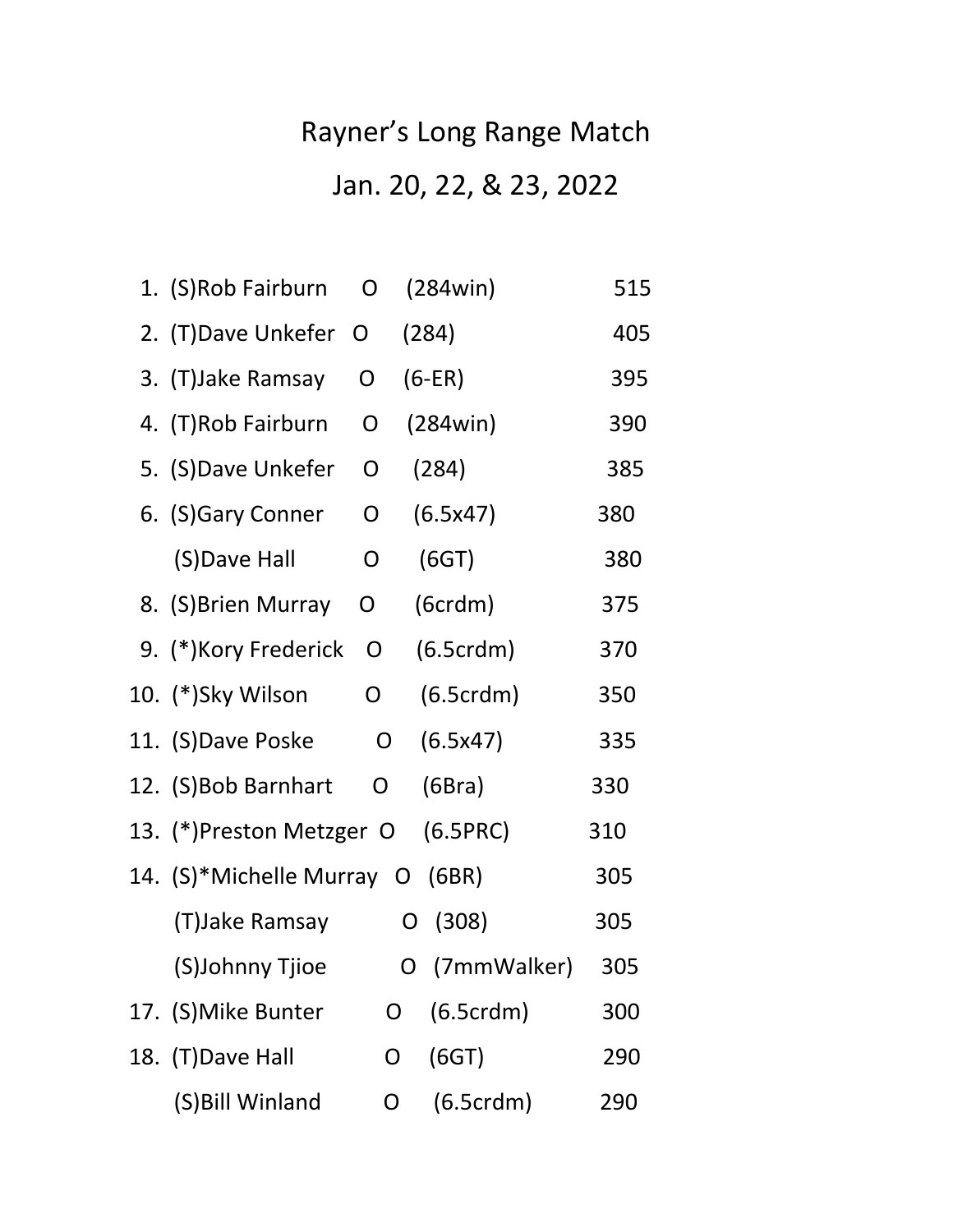|  | 20. (S) Ramy Basily      | O            | (6crdm)   | 285 |
|--|--------------------------|--------------|-----------|-----|
|  | (S)Steve Howe            | O            | (300WSM)  | 285 |
|  | (*)Kevin Leezer          | O            | (6.5crdm) | 285 |
|  | 23. (S)*Abigail Murray** | O            | (6BR)     | 275 |
|  | 24. (*) Jim Laughton     | O            | (6xc)     | 250 |
|  | (*)Alex Pedder           | O            | (6.5crdm) | 250 |
|  | (T)Tom Rayner            | O            | (6.5x47)  | 250 |
|  | 27. (*)Travis Hamilton   | O            | (6BR)     | 245 |
|  | 28. (*)Kory Frederick    | O            | (338L)    | 240 |
|  | 29. (*)Chris Blaney      | O            | (6.5crdm) | 220 |
|  | 30. (*) Matt Leezer      | O            | (223)     | 215 |
|  | (S)*CiAnna Murray        | O            | (22x250)  | 215 |
|  | (S)Tom Rayner            | O            | (223)     | 215 |
|  | 33. (*) Tom Groves       | O            | (6.5crdm) | 210 |
|  | 34. (*)Tom Rayner        | O            | (7RM)     | 200 |
|  | 35. (*) Jim Hite         | $\mathsf{O}$ | (6xc)     | 165 |
|  | 36. (*)A.J. McNeal       | O            | (6.5x47)  | 160 |
|  | (T)Randy Wise            | H.           | (223)     | 160 |
|  | 38. (*) Denny Brackney   | O            | (7mm)     | 155 |
|  | 39. (S)Chris Hall        | 0            | (223)     | 130 |
|  | (*) Gunnar Hamilton** O  |              | (6BR)     | 130 |